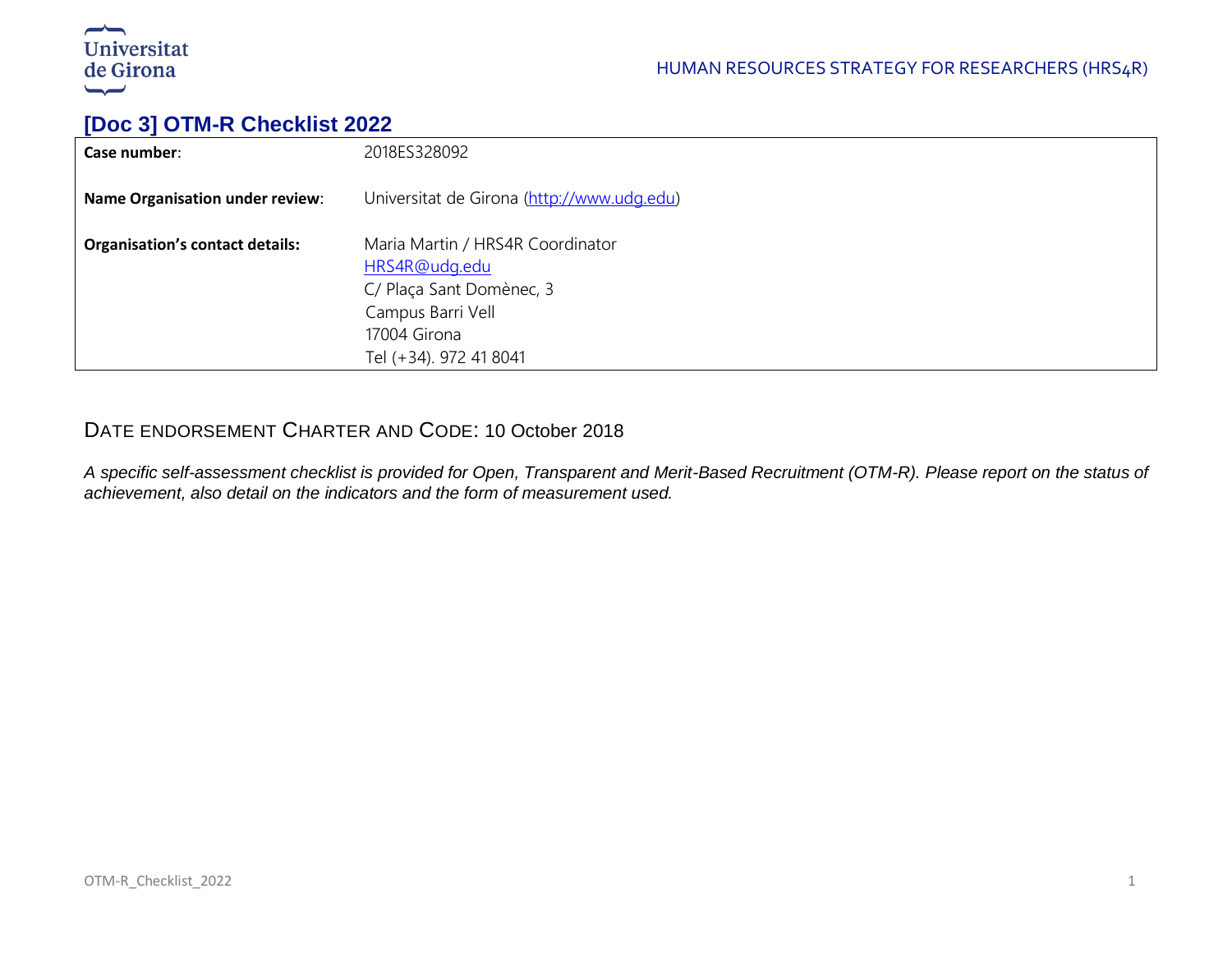

| <b>OTM-R checklist for organisations</b>                                                                           |              |                    |                           |                                                                                                                                  |                                                                                                                                                                                                                                                                                                                                                                                                                                                                                                                                                                                                                                                                                                                            |  |  |
|--------------------------------------------------------------------------------------------------------------------|--------------|--------------------|---------------------------|----------------------------------------------------------------------------------------------------------------------------------|----------------------------------------------------------------------------------------------------------------------------------------------------------------------------------------------------------------------------------------------------------------------------------------------------------------------------------------------------------------------------------------------------------------------------------------------------------------------------------------------------------------------------------------------------------------------------------------------------------------------------------------------------------------------------------------------------------------------------|--|--|
|                                                                                                                    | Open         | <b>Fransparent</b> | Merit-based               | Answer:<br>++ Yes, completely<br>+/-Yes, substantially<br>-/+ Yes, partially<br>$-NO$                                            | <b>Suggested indicators</b><br>(or form of measurement)                                                                                                                                                                                                                                                                                                                                                                                                                                                                                                                                                                                                                                                                    |  |  |
| <b>OTM-R system</b>                                                                                                |              |                    |                           |                                                                                                                                  |                                                                                                                                                                                                                                                                                                                                                                                                                                                                                                                                                                                                                                                                                                                            |  |  |
| 1. Have we published a version of our OTM-R<br>policy online (in the national language and in<br>English)?         | X            | $\mathsf{x}$       | $\boldsymbol{\mathsf{x}}$ | $++$                                                                                                                             | The UdG website contains an overview of the OTM-R guiding principles and a<br>comprehensive document stating the UdG OTM-R policy.<br>Indicator(s):<br>• Web link to the published OTM-R policy document in Catalan, Spanish and<br>English: https://www.udg.edu/ca/Portals/6/HRS4R/OTM-<br>R/Politica OTM-R en.pdf<br>• Date of latest update of mentioned document: December 13, 2021                                                                                                                                                                                                                                                                                                                                    |  |  |
| 2. Do we have an internal guide setting out clear<br>OTM-R procedures and practices for all types of<br>positions? | $\mathsf{x}$ | $\mathsf{x}$       | $\mathsf{x}$              | $-\sqrt{+}$<br>++ for the recruitment of<br>professors and lecturers<br>-/+ for the recruitment of<br>other researcher positions | All internal rules, guidelines and procedures with their respective provisions are<br>available on the UdG website:<br>https://www.udg.edu/ca/coneix/Treballa-a-la-UdG/Personal-Docent-i-<br>Investigador/Legislacio<br>The same content can be accessed directly in each job announcement.<br>Indicator(s):<br>• A published guideline for each research position including an outline of the<br>processes and procedures related to pre-advertising, advertising, pre-interview,<br>interview and appointment<br>• Date of latest update of each published guideline                                                                                                                                                     |  |  |
| 3. Is everyone involved in the process sufficiently<br>trained in the area of OTM-R?                               | $\mathsf{x}$ | $\mathsf{x}$       | $\mathsf{x}$              | $-/-$                                                                                                                            | Specific informative sessions are being conducted about EURAXESS and OTM-R<br>procedures with key actors. The use of the OTM-R guide/policy will be promoted<br>throughout the institution in training programmes.<br>Indicator(s):<br>• Existence of specific training programmes in OTM-R for:<br>Management board members: vice-rector for Research and Knowledge<br>$\left( \begin{matrix} 1 \end{matrix} \right)$<br>Transfer, vice-rector of Staff, head of the Human Resources Service and<br>head of the Office for Research and Knowledge Transfer<br>Members of selection boards<br>(2)<br>Administrative staff involved in recruitment processes<br>3)<br>Share of staff in OTM-R following training programmes |  |  |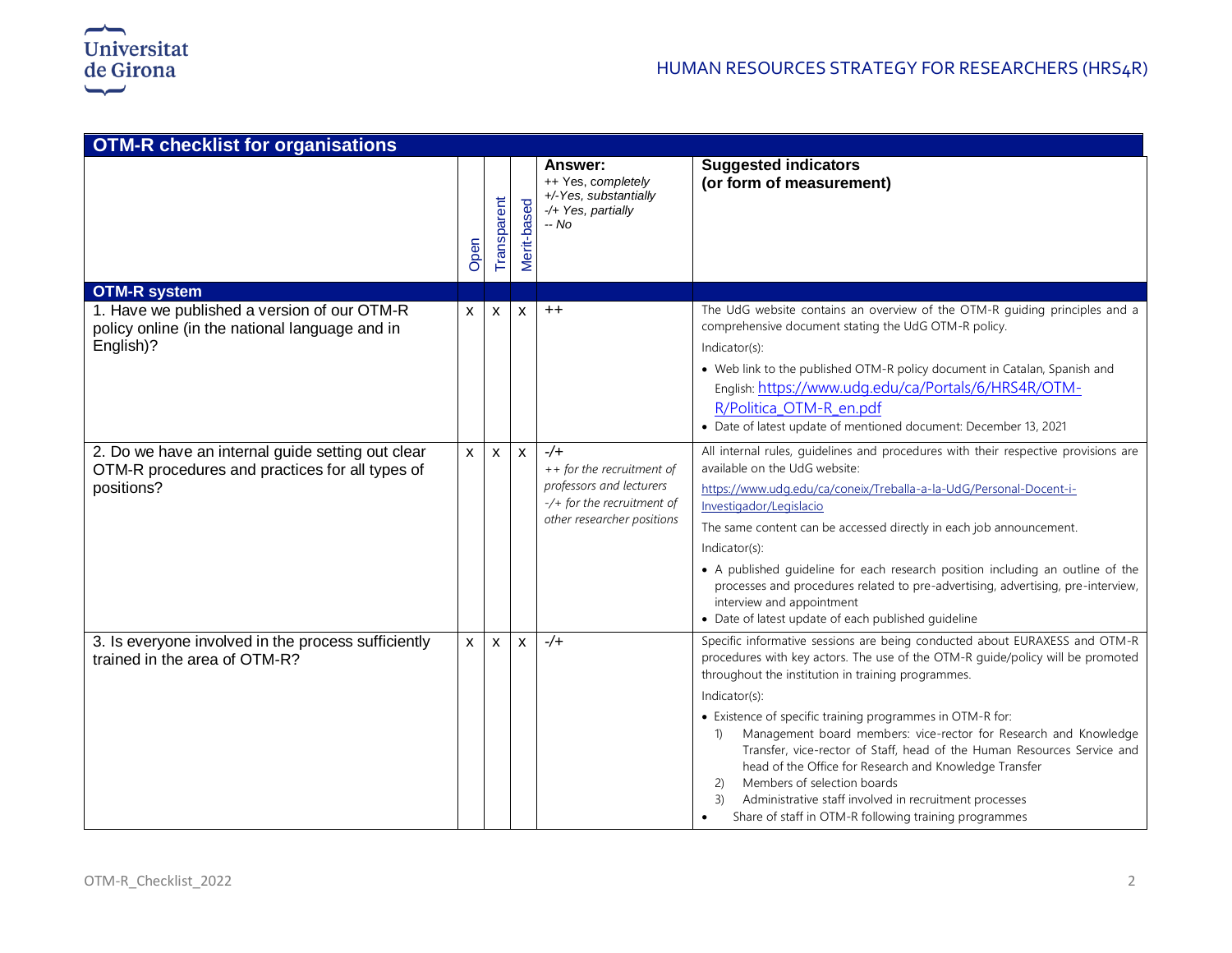

| 4. Do we make (sufficient) use of e-recruitment                                             | X            | $\mathsf{x}$       |                           | $++$        | The use of e-recruitment tools will be implemented.                                                                                                                                                                                                                                                                                                                   |
|---------------------------------------------------------------------------------------------|--------------|--------------------|---------------------------|-------------|-----------------------------------------------------------------------------------------------------------------------------------------------------------------------------------------------------------------------------------------------------------------------------------------------------------------------------------------------------------------------|
| tools?                                                                                      |              |                    |                           |             | Indicator(s):                                                                                                                                                                                                                                                                                                                                                         |
|                                                                                             |              |                    |                           |             | • Web-based tool for (all) the stages of the recruitment process implemented on<br>the website (https://www.udg.edu) and on the electronic bulletin board (E-<br>Office) of UdG (https://seu.udg.edu/)<br>• Deployment of e-tools for authenticity certification in application forms<br>• Share of e-recruitment processes                                           |
| 5. Do we have a quality control system for OTM-R<br>in place?                               | $\mathsf{x}$ | $\mathsf{x}$       | $\mathsf{x}$              | $-\sqrt{+}$ | Compliance with current legislation and internal rules and protocols ensures that<br>recruitment processes are open, transparent and merit-based. The UdG will<br>implement a quality control system for OTM-R.                                                                                                                                                       |
|                                                                                             |              |                    |                           |             | Indicator(s):                                                                                                                                                                                                                                                                                                                                                         |
|                                                                                             |              |                    |                           |             | • A specific quality control system for the OTM-R system implemented at the UdG<br>• Regular audit of recruitment-related administrative procedures and protocols.                                                                                                                                                                                                    |
| 6. Does our current OTM-R policy encourage<br>external candidates to apply?                 | $\mathsf{x}$ | $\mathsf{x}$       | $\mathbf{x}$              | $+/-$       | All announcements for the recruitment of research talent - including the access for<br>teachers with research capacity, grants for the recruitment of researchers in<br>training, recruitment of post-doctoral researchers, as well as calls for agreements,<br>projects and/or research contracts - will be announced on EURAXESS and other<br>specialized channels. |
|                                                                                             |              |                    |                           |             | Indicator(s):                                                                                                                                                                                                                                                                                                                                                         |
|                                                                                             |              |                    |                           |             | • Ratio of external candidates in each recruitment process<br>• Ratio of external applicants appointed to the position                                                                                                                                                                                                                                                |
| 7. Is our current OTM-R policy in line with policies<br>to attract researchers from abroad? | X            | $\pmb{\mathsf{X}}$ | $\boldsymbol{\mathsf{x}}$ | $+/-$       | The UdG encourages the publication of vacancies in EURAXESS in addition to the<br>website 'Treballa a la UdG' and the 'Seu electrònica'.                                                                                                                                                                                                                              |
|                                                                                             |              |                    |                           |             | Indicator(s):                                                                                                                                                                                                                                                                                                                                                         |
|                                                                                             |              |                    |                           |             | • Ratio of published recruitment positions in English.<br>• Ratio of published recruitment positions in EURAXESS<br>• Ratio of published recruitment positions in international advertising tools                                                                                                                                                                     |
| 8. Is our current OTM-R policy in line with policies<br>to attract underrepresented groups? | $\mathsf{x}$ | $\mathsf{x}$       | X                         | $+/-$       | No data related to age, gender, ethnicity or any other aspect that may directly or<br>indirectly discriminate is considered in the recruitment processes.                                                                                                                                                                                                             |
|                                                                                             |              |                    |                           |             | The UdG has an active policy to attract underrepresented groups.                                                                                                                                                                                                                                                                                                      |
|                                                                                             |              |                    |                           |             | Recommendations for achieving gender balance are included in the Equality Plan<br>and will be further developed in the new OTM-R policy.                                                                                                                                                                                                                              |
|                                                                                             |              |                    |                           |             | Indicator(s):                                                                                                                                                                                                                                                                                                                                                         |
|                                                                                             |              |                    |                           |             | • Ratio of applicants of underrepresented groups in each recruitment process<br>• Ratio of underrepresented group candidates appointed to the position                                                                                                                                                                                                                |
| 9. Is our current OTM-R policy in line with policies                                        | $\mathsf{X}$ | $\pmb{\mathsf{X}}$ | $\pmb{\mathsf{X}}$        | $++$        | Indicator(s):                                                                                                                                                                                                                                                                                                                                                         |
| to provide attractive working conditions for<br>researchers?                                |              |                    |                           |             | • Satisfaction index                                                                                                                                                                                                                                                                                                                                                  |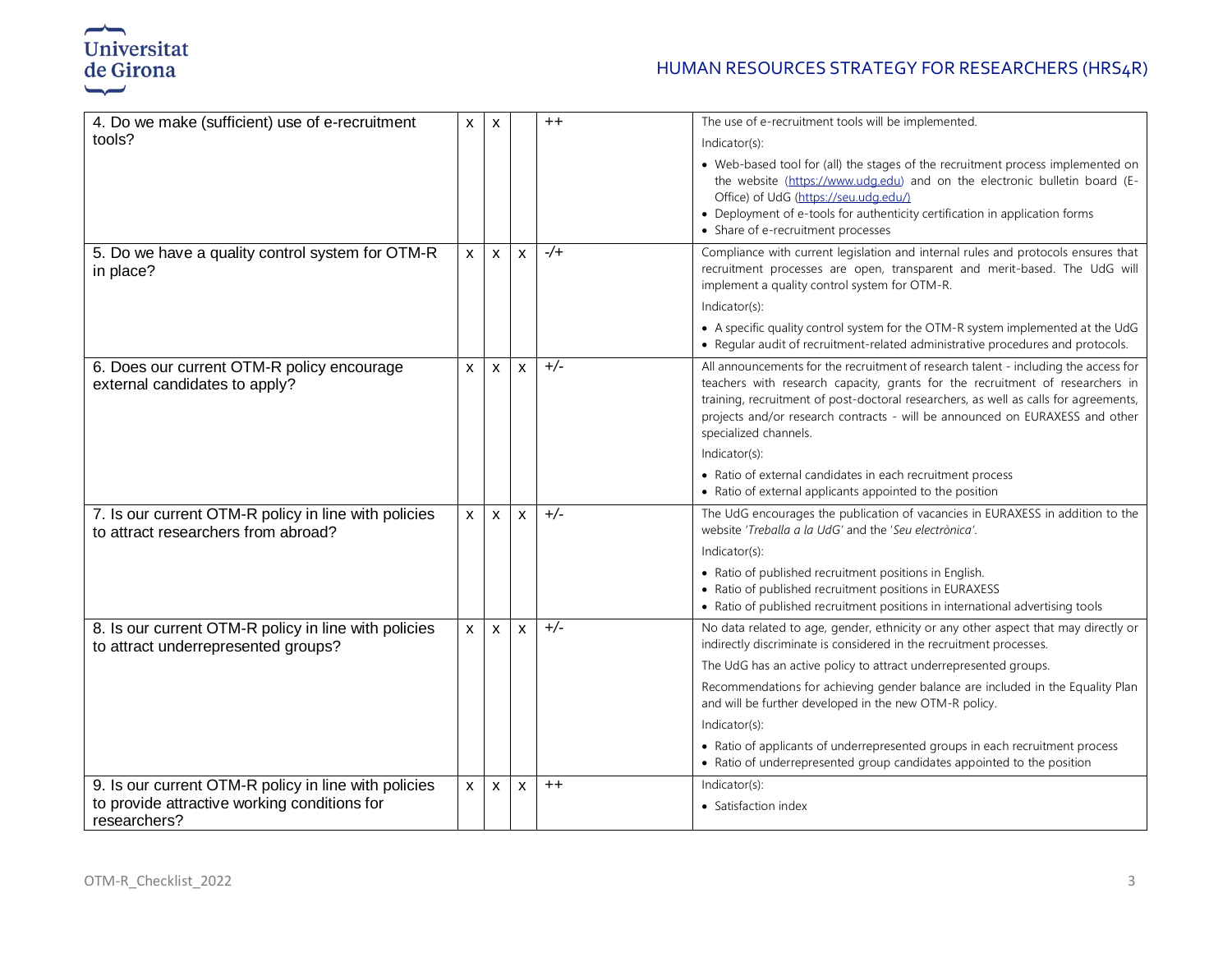

### HUMAN RESOURCES STRATEGY FOR RESEARCHERS (HRS4R)

| 10. Do we have means to monitor whether the most<br>suitable researchers apply?                                                        |                |              |   | $-/-$       | Professionals selected to join the institution are always chosen because their profile<br>corresponds to the profile required to perform the tasks or responsibilities of the<br>vacancy. No professional whose capacities do not match up to those listed in the<br>profile of vacant positions is ever recruited.<br>Indicator(s):<br>• Number of applicants per position<br>• Unfulfilled open positions rate                                                                                                                        |
|----------------------------------------------------------------------------------------------------------------------------------------|----------------|--------------|---|-------------|-----------------------------------------------------------------------------------------------------------------------------------------------------------------------------------------------------------------------------------------------------------------------------------------------------------------------------------------------------------------------------------------------------------------------------------------------------------------------------------------------------------------------------------------|
| <b>Advertising and application phase</b>                                                                                               |                |              |   |             |                                                                                                                                                                                                                                                                                                                                                                                                                                                                                                                                         |
| 11. Do we have clear guidelines or templates (e.g.,<br>EURAXESS) for advertising positions?                                            | $\mathsf{x}$   | X            |   | $-\sqrt{+}$ | Indicator(s):<br>• Written quidelines and templates for advertising the positions<br>• Share of open positions with advertising in our website<br>• Share of open positions with advertising in EURAXESS                                                                                                                                                                                                                                                                                                                                |
| 12. Do we include in the job advertisement<br>references/links to all the elements foreseen in the<br>relevant section of the toolkit? | $\mathsf{x}$   | $\mathsf{x}$ |   | $+/-$       | Our templates include all elements: recruitment unit, job title specifications, starting<br>date, selection criteria, professional experience distinguishing between required<br>and desirable, contract status, duration, and application procedure.<br>UdG announcements of open positions include references/links to most of the<br>contents foreseen in the OTM-R toolkit in its employment advertisement.<br>Indicator(s):<br>• Number of elements required by the toolkit included, referenced and linked to<br>in the templates |
| 13. Do we make full use of EURAXESS to ensure<br>our research vacancies reach a wider audience?                                        | $\mathsf{x}$   | X            |   | $-+$        | Indicator(s):<br>• Number of vacancies advertised in EURAXESS                                                                                                                                                                                                                                                                                                                                                                                                                                                                           |
| 14. Do we make use of other job advertising tools?                                                                                     | $\mathsf{x}$   | X            |   | $-\sqrt{+}$ | The jobs are announced on the University's E-office (https://seu.udq.edu/) and on<br>the UdG website (http://www.udg.edu) and other advertising platforms.<br>Indicator(s):<br>• Number of advertising tools used<br>• Share of positions advertised using different tools                                                                                                                                                                                                                                                              |
| 15. Do we keep the administrative burden to a<br>minimum for the candidate?                                                            | $\pmb{\times}$ |              |   | $+/-$       | The administrative procedures will be reduced and kept to a minimum.<br>Indicator(s):<br>· Number of administrative (non-academic) documents requested of the<br>candidates in each type of recruitment<br>• Number of calls in which originals can be replaced by copies in the first phases<br>of the process                                                                                                                                                                                                                         |
| <b>Selection and evaluation phase</b>                                                                                                  |                |              |   |             |                                                                                                                                                                                                                                                                                                                                                                                                                                                                                                                                         |
| 16. Do we have clear rules governing the<br>appointment of selection committees?                                                       |                | X            | X | $++$        | Indicator(s):<br>• Audit of the procedures to assure that rules for the appointment of the selection<br>committees are clearly established                                                                                                                                                                                                                                                                                                                                                                                              |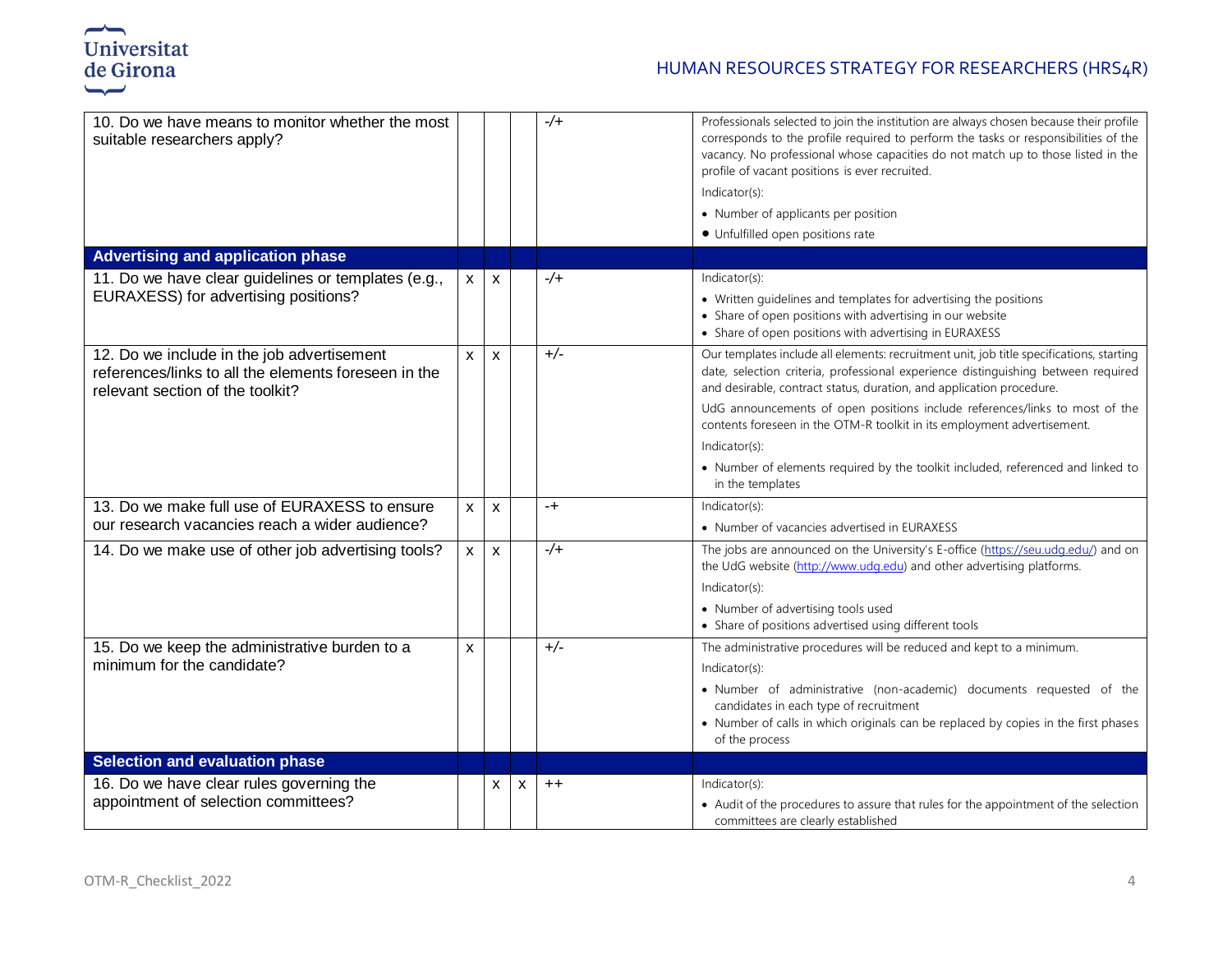

### HUMAN RESOURCES STRATEGY FOR RESEARCHERS (HRS4R)

|                                                                                                       |              |              |             | • Written procedures/guidelines                                                                                                                                                                                                          |
|-------------------------------------------------------------------------------------------------------|--------------|--------------|-------------|------------------------------------------------------------------------------------------------------------------------------------------------------------------------------------------------------------------------------------------|
| 17. Do we have clear rules concerning the                                                             | $\mathsf{x}$ | $\mathsf{x}$ | $++$        | Indicator(s):                                                                                                                                                                                                                            |
| composition of selection committees?                                                                  |              |              |             | • Audit of the procedures to ensure that clear rules on the composition of the<br>selection committees are detailed                                                                                                                      |
|                                                                                                       |              |              |             | • Written procedures/guidelines                                                                                                                                                                                                          |
| 18. Are the committees sufficiently gender-                                                           | X            | $\mathsf{x}$ | $++$        | Indicator(s):                                                                                                                                                                                                                            |
| balanced?                                                                                             |              |              |             | • Ratio of women in the selection committees                                                                                                                                                                                             |
|                                                                                                       |              |              |             | • Ratio of women chairing selection committees                                                                                                                                                                                           |
| 19. Do we have clear guidelines for selection<br>committees which help to judge 'merit' in a way that |              | X            | $+/-$       | The internal regulations provide the appropriate merits valued in each type of<br>research recruitment.                                                                                                                                  |
| leads to the best candidate being selected?                                                           |              |              |             | Only permanent positions within the Serra Hunter Programme have<br>straightforward guidelines. The HR department is working on various templates<br>and instructions for advertising in Catalan, Spanish and English for distinct roles. |
|                                                                                                       |              |              |             | Indicator(s):                                                                                                                                                                                                                            |
|                                                                                                       |              |              |             | • Written guidelines for each type of research recruitment                                                                                                                                                                               |
| <b>Appointment phase</b>                                                                              |              |              |             |                                                                                                                                                                                                                                          |
| 20. Do we inform all applicants at the end of the                                                     | X            |              | $++$        | Indicator(s):                                                                                                                                                                                                                            |
| selection process?                                                                                    |              |              |             | • Share of applicants informed at the end of the selection process                                                                                                                                                                       |
| 21. Do we provide adequate feedback to<br>interviewees?                                               | X            |              | $-\sqrt{+}$ | The feedback given to the interviewees will be reviewed and fully implemented for<br>all type of recruitments.                                                                                                                           |
|                                                                                                       |              |              |             | Indicator(s):                                                                                                                                                                                                                            |
|                                                                                                       |              |              |             | • Audit of the procedures for each call to assure that adequate feedback is given                                                                                                                                                        |
|                                                                                                       |              |              |             | · Written guidelines to define the adequate content of the feedback to<br>interviewees                                                                                                                                                   |
| 22. Do we have an appropriate complaints<br>mechanism in place?                                       | X            |              | $++$        | In the recruitment process, the appropriate mechanisms to allow candidates to<br>address their complaints will be clearly established.                                                                                                   |
|                                                                                                       |              |              |             | Indicator(s):                                                                                                                                                                                                                            |
|                                                                                                       |              |              |             | • Audit of the procedures for each call to assure that the proper mechanism to<br>address complaints is established                                                                                                                      |
|                                                                                                       |              |              |             | • Share of complaints                                                                                                                                                                                                                    |
| <b>Overall assessment</b>                                                                             |              |              |             |                                                                                                                                                                                                                                          |
| 23. Do we have a system in place to assess<br>whether OTM-R delivers on its objectives?               |              |              | $-+$        | A system for evaluating if the OTM-R delivers on its goals will be created and<br>implemented.                                                                                                                                           |